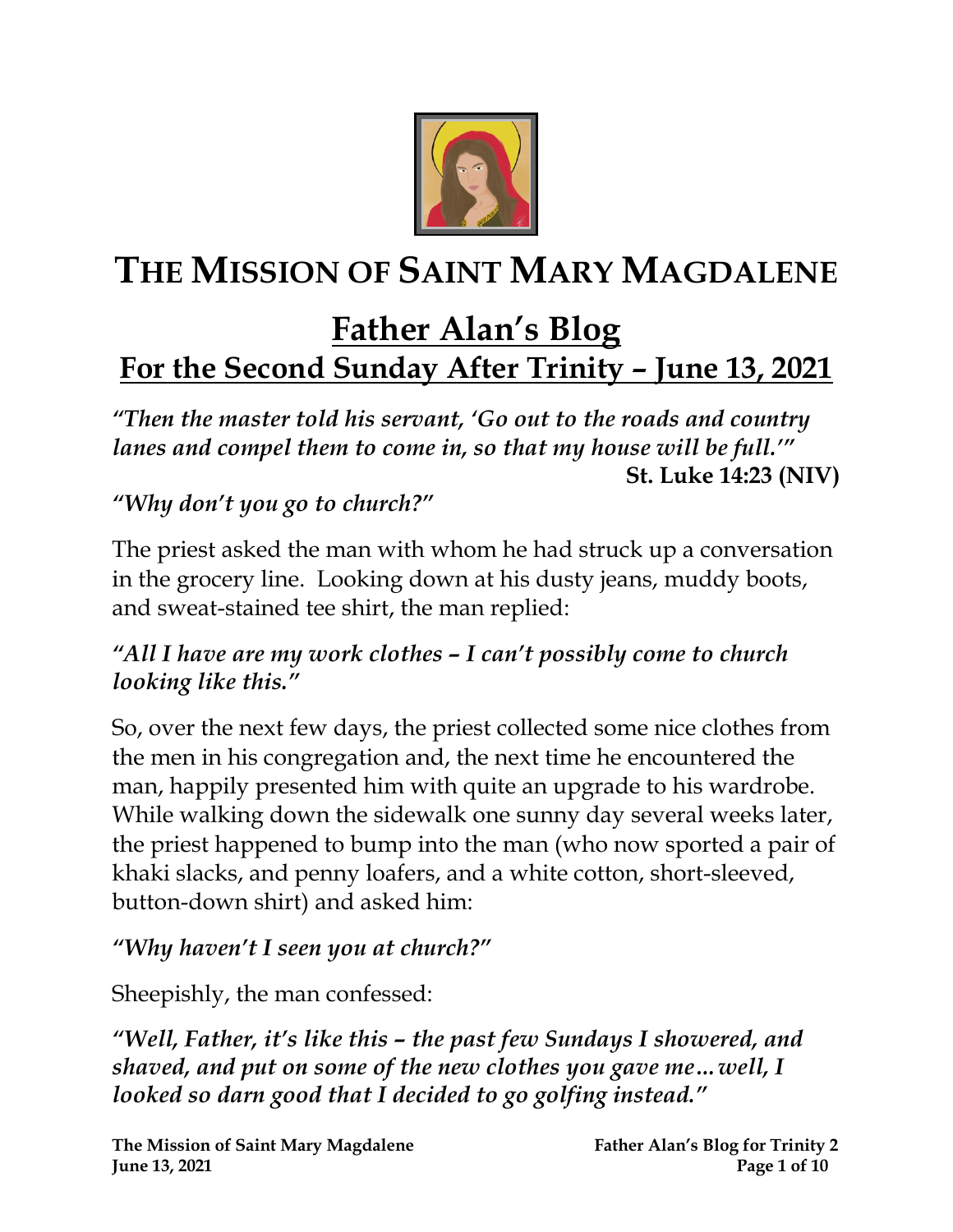

Jesus' "Parable of the Great Banquet" (today's Gospel Lesson from St. Luke 14:15-24), was told at a dinner that Jesus attended, as the "guest of honour," at a Pharisee's house. In the first few verses of chapter 14, St. Luke tells us that Jesus heals a man with dropsy (or severe abdominal swelling), and then He teaches a brief lesson on "serving others," promising in verse 14b (that is, the verse directly preceding today's Gospel Lesson) that those who do so:

# *"…will be repaid at the resurrection of the righteous."*

At the mention of the resurrection, someone reclining at the table with Jesus responds (in verse 15b):

# *"Blessed is the man who will eat at the feast in the kingdom of God."*

In reply, Jesus tells the "Parable of the Great Banquet," wherein (as per verses 16 & 17), a certain man planned a large banquet and sent out many invitations. When the banquet was ready, the man sent his servant to contact each of the invited guests, telling them that all was ready; but, according to verse 18a:

#### *"…they all WITH ONE ACCORD began to make excuses."*

Hence, not one, not two, or three, either – **but ALL of them.** One man explained (in verse 18b) that he'd just bought "a piece of ground" and that he needed to "go see it." Another man said (in verse 19a) that he'd just purchased "five yoke of oxen" (that is, ten animals in total) and that he was on the way to "test them." And yet another gave the excuse (in verse 20) that he "had married a wife, and therefore could not come." Now, all of them were quite **polite** in their refusal, saying, "PLEASE excuse me," yet, when all was said and done, they had all rejected the very gracious and generous offer of the host. When the master of the house heard these flimsy excuses, he was angry; hence, in verse 21b, he told his servant to forget the invited guest list and to: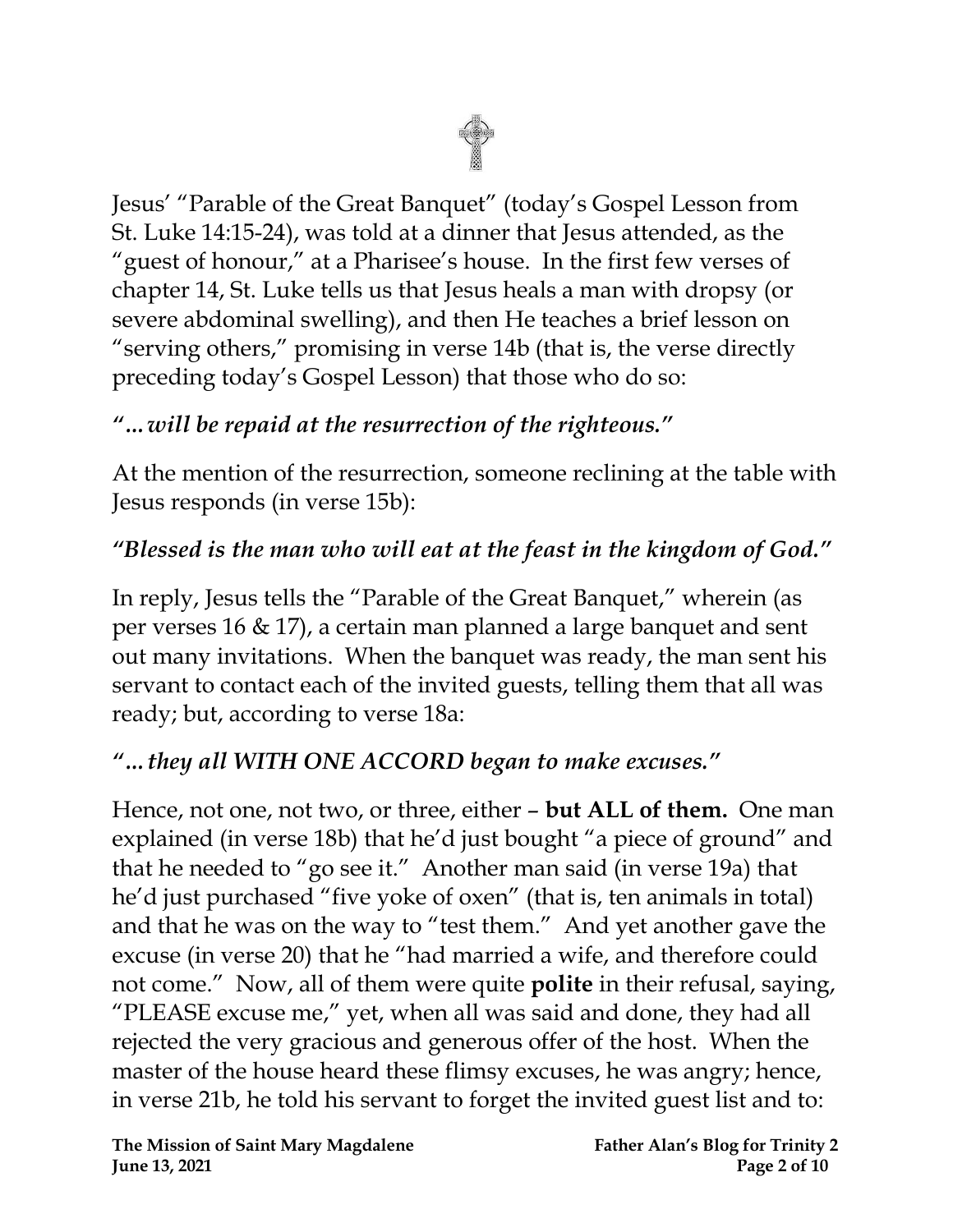# *"Go out quickly into the streets and lanes of the city, and bring in here THE poor and THE maimed and THE lame and THE blind."*

(Please note: it was not into homes, but into the back alleys and the rundown places that the servant was sent to find these people and bring them into the banquet.) And so, the servant obediently brought in all the down-and-out townspeople he could find. Even so, in verse 22, he reported back that there was still more room in the banquet hall. At which point, the master told the servant (in verse 23b) to:

# *"Go out into the highways and hedges, and COMPEL them to come in, that my house may be filled."*

Jesus ended His parable by expressing to His hearers (in verse 24) the master's determination:

# *"For I say to you that none of those men who were invited shall taste my supper."*

On the surface, it appears to be a very openhearted, compassionate, "warm-and-fuzzy" parable. But as we have seen before, Jesus' parables aren't necessarily known for being "warm and fuzzy;" rather, Jesus' parables tend to have a bite to them! And this one is no exception – **in its utter rejection of the first-invited, who literally turned their backs on the master of the house.**

The statement that prompted the telling of the parable in the first place is key. The man who (in verse 15) looked forward to dining in the Messianic Kingdom of God no doubt subscribed to the then popular notion that only the Jews would be part of that kingdom. Thus, the parable Jesus told was aimed at debunking that misguided notion. So, bearing this in mind, let's take the next few minutes to look at the parable on several different levels.

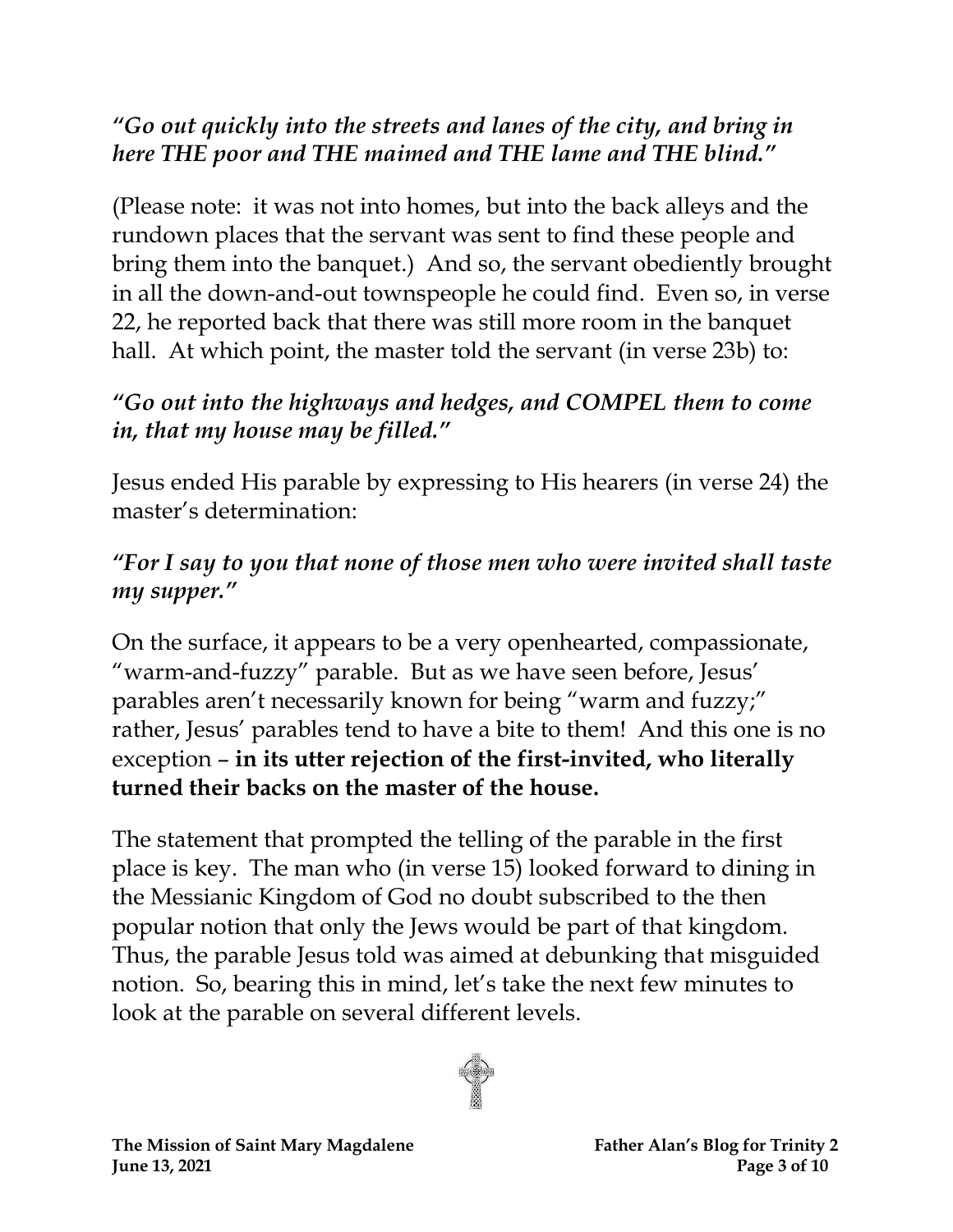In the first place, there are the "players." We can see God the Father, as the Master of the house, preparing the world and all eternity for the appreciation and enjoyment of all His children. Moreover, Almighty God, as the Master, chooses to make a covenant – not only with the Jewish people, but also with all who would become believers (that is, all TRUE Christians). And that ALL are invited into His glorious banquet (better known as "The Kingdom of God" or, more simply, heaven). And then there is the faithful servant who goes out (who initially is Jesus Himself), and is later to be emulated by those who call themselves disciples of Jesus Christ (again, that would be all TRUE Christians) who are called to take the Word of God (the "invitation," if you will) out into the world and to share it with others. And just like the "Parable of the Sower" (St. Matthew 13:1-23), wherein Jesus tells of four different kinds of soil, there are, similarly, several different types of people who accept (or deny) the Master's gracious invitation.



Secondly, there are the "excuses." (Man, oh man, are there ever excuses!) The first excuse is about **possessions**: "I have purchased some land," the second is about **work:** "I have purchased ten oxen to help me work harder," and the third is about **relationships:**  "I have gotten married." To say the least, the excuses for skipping the banquet are **laughably BAD**, as no one buys land (or oxen) without seeing it (or them) first; moreover, what, exactly, would keep a newly married couple from attending a social event? In any event, all three excuses in the parable reveal **insincerity on the part of those invited**.

To be sure, the Jews of Jesus' day had no valid excuse for spurning Jesus' message, either; in fact, they had every reason to accept Him as their Messiah. Nevertheless, before we are too quick to judge first century Jews, I need to ask how many times have those kinds of excuses "prevented" any of us from: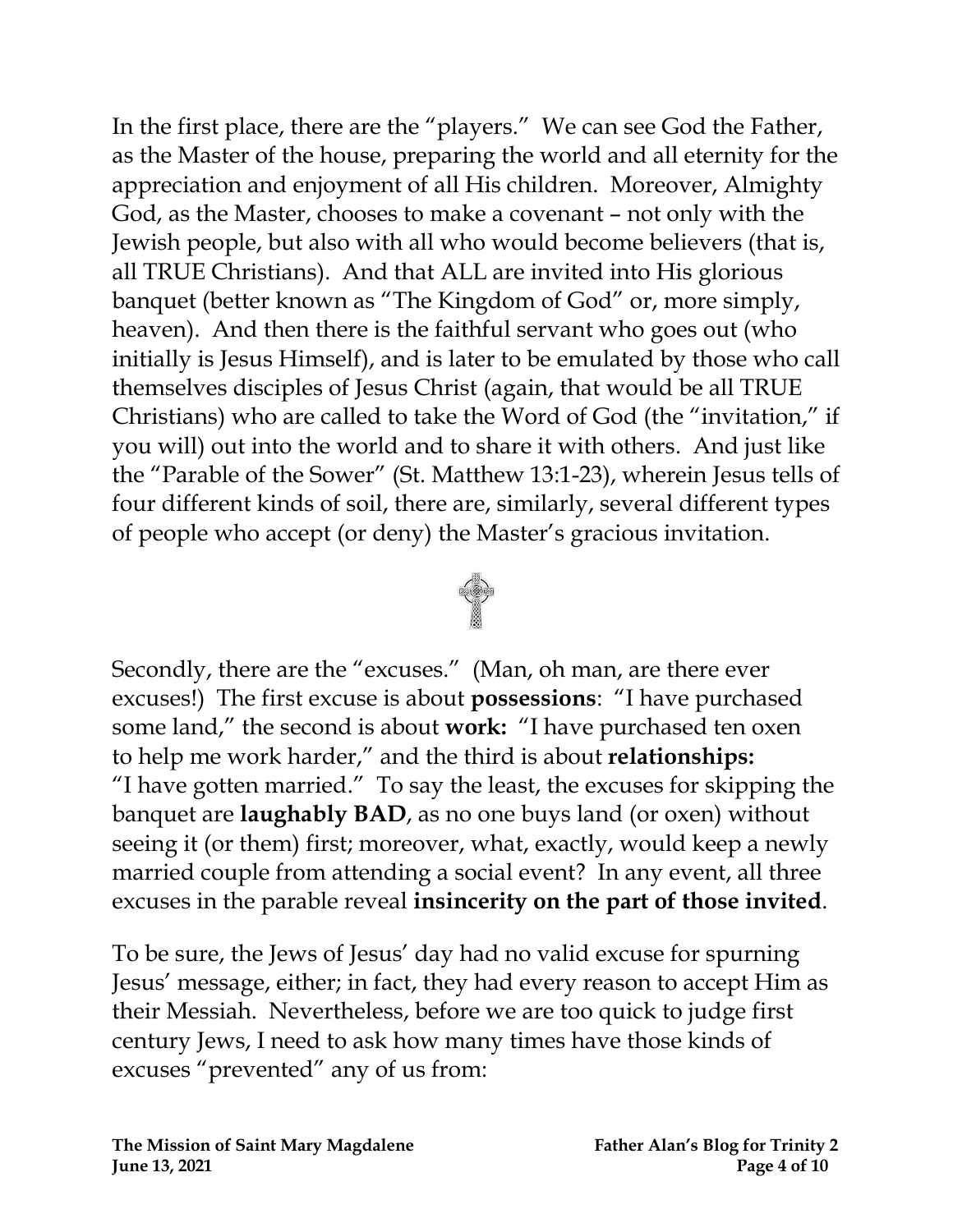- **Coming to church?**
- **Or having a quiet time of prayer –** *with just God***?**
- **Or reading the Holy Bible?**
- **Or reaching out to someone else with the "Good News" of Jesus Christ?**
- **Or supporting the church – either financially, or in terms of our God-given spiritual gifts of service?**

**Possessions, work, relationships**: these are the timeless, built-in excuses, aren't they? In fact, they are THE ways through which we have come to explain our lives. Let me repeat that: **they are THE ways through which we have come to explain our lives.** In other words: "We're too (**fill in the blank**) to respond to God's call, so it's okay that we don't – because we all have these timeless, built-in **excuses** handy."

- **Family in town?**
	- $\checkmark$  Better skip church.
- **Work too hard at the office last week?** 
	- $\checkmark$  Must play golf on Sunday morning.
- **Did too many house (or yard) chores?** 
	- $\checkmark$  Best to hit the couch and binge-watch Netflix, rather than spend time reading the Bible, or praying, or worshipping.
- **Deserving of that new foreign car, or large mansion, or expensive jewelry, or southern vacation, etc.?**
	- $\checkmark$  Don't worry about giving to the life and the work of the church.

We continually excuse ourselves and, pretty soon, we come to believe that the excuses are more important than the thing we once knew with certainty WAS important. Consequently, we end up devaluing the "banquet" and focusing instead on the effort of making our excuses.

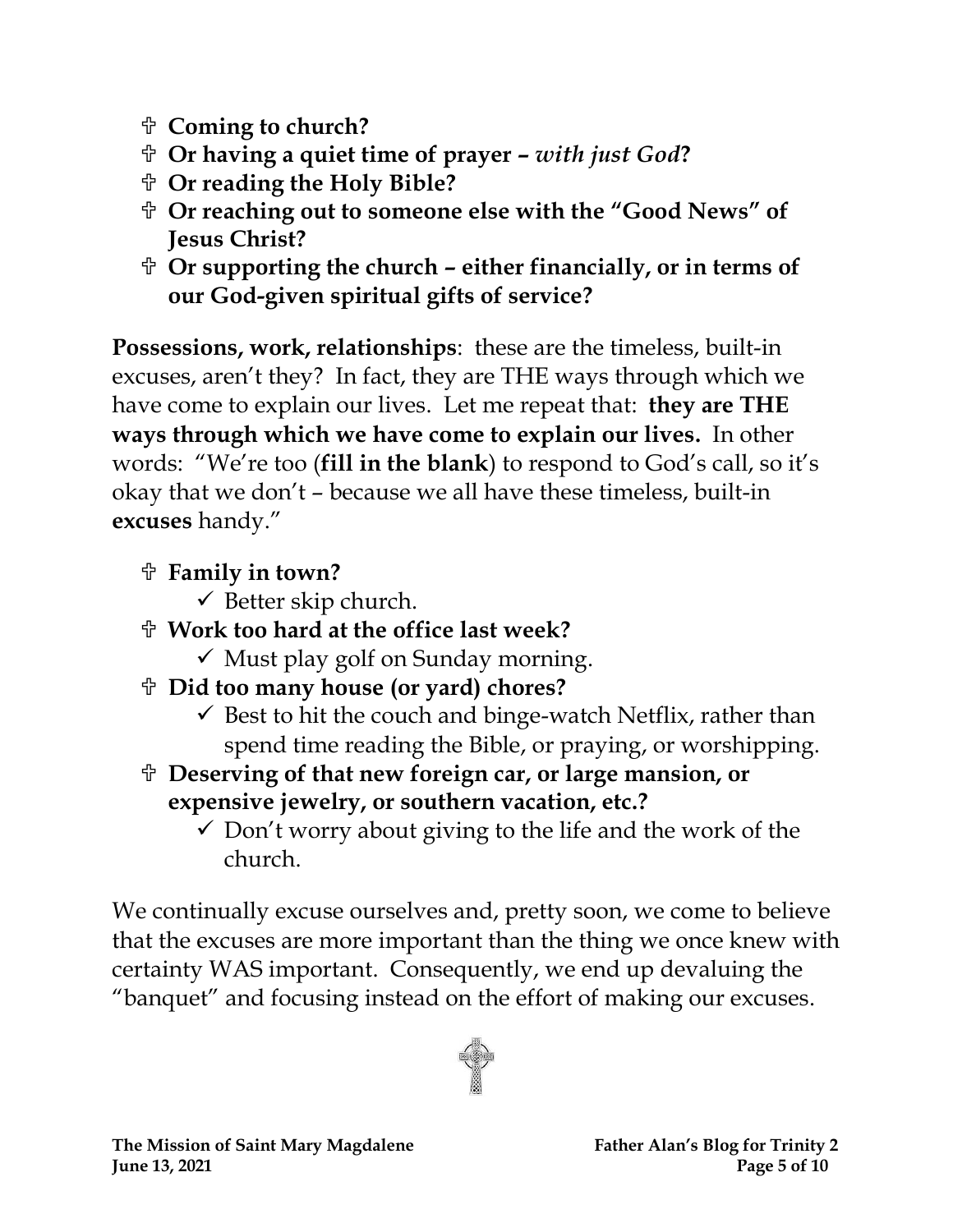Thirdly, the master of the banquet tells his servant to, "…COMPEL them to come in." Or, to put it another way, **God doesn't give up just because the initial invitees all have their excuses.** Almighty God isn't about to say:

# *"Well, okay, I didn't get their attention, so I guess I'll just let this one slide."*

No – God keeps on relentlessly seeking and inviting. Accordingly, God is still very much in the business of proactively searching for "the least, and the last, and the lost." And, in so doing, He models what He expects ALL His true followers to do. You see, God fully expects that those who have been ostracized and left alone (and, therefore, count themselves among "the never invited camp") will need to be somehow **convinced**; thus, God sends out His faithful servants to make that happen.



Fourthly, the people who are eventually brought into the banquet are "the least, and the last, and the lost;" in short, they're the "uninvited." As I alluded to above, at the beginning of chapter 14 of St. Luke's Gospel, we read that Jesus was invited to a banquet in a Pharisee's house. (Now, the Pharisees, in effect, liked to partake in big backrubbing sessions, where they glad-handed each other and talked about how wonderful they all were – and they **loved** to argue about which one of them was the most important; hence, this parable was Jesus' reframing of what a true banquet, in God's eyes, should really look like.) Basically, Jesus told the host of this particular party to invite in people **who couldn't possibly return the favour**. We're all familiar with the attitude:

*"You invited me to your party, so I'll invite you to mine."*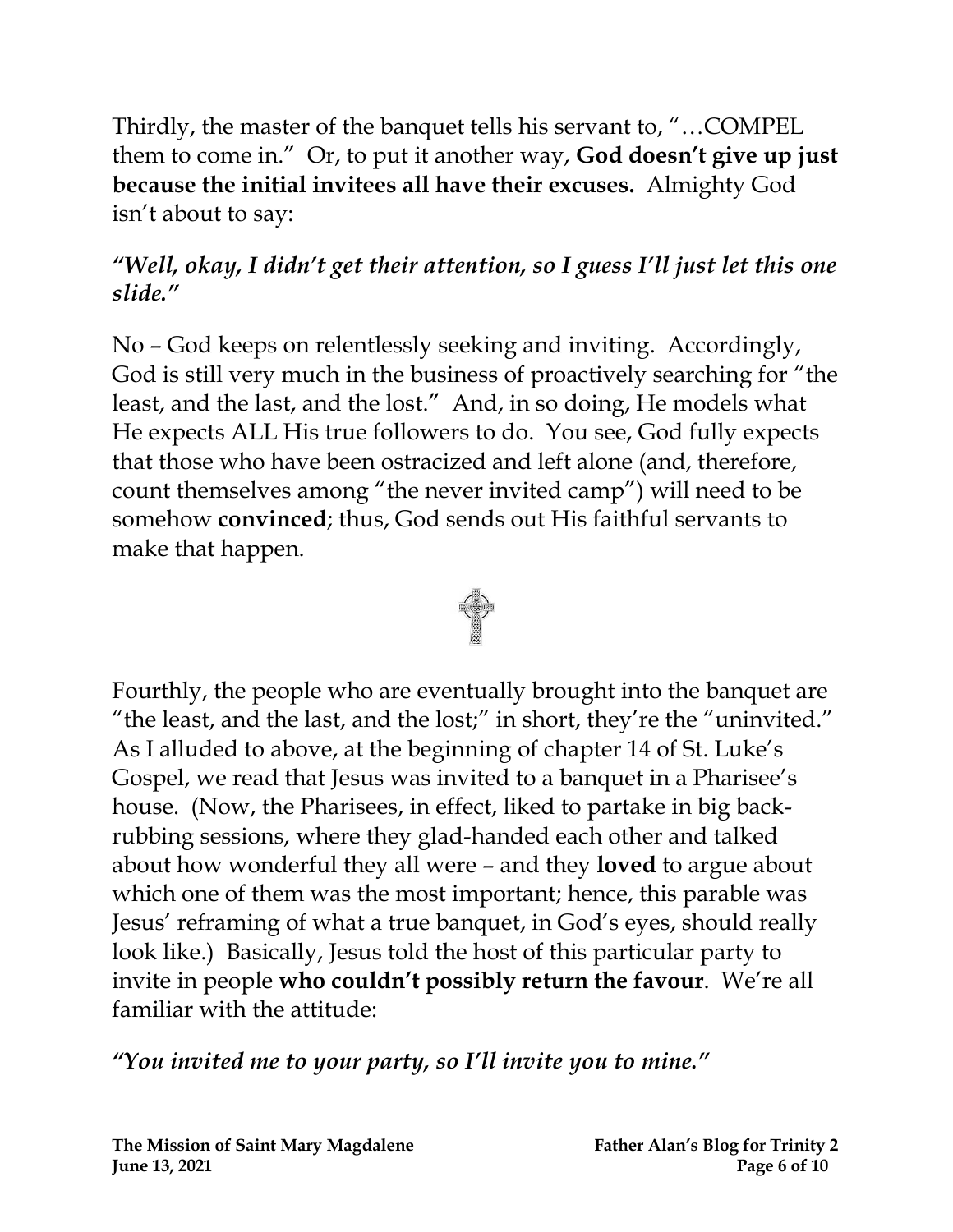Well, Jesus held that they should invite the people who would never get to experience a party without their generous invitation. Thus, Jesus was telling His listeners (**and He is telling us!**) that God expects a different kind of hospitality to be offered to others by His people: **Because that was the kind of hospitality that God offered to ALL.**

- **God, Who created a world and made it good** *for ALL of His children to enjoy***.**
- **God, Who made a covenant with His own creation** *when He didn't need anything in return from them***.**
- **And God, Who surrendered His own Son to death on the cross**  *in order to redeem that same creation after it had fallen***.**

In a word, God GETS hospitality, and He wants us to get it, too. You see, God wants each of us to understand that we don't need to stay outcast, or misfit, or on the outside, anymore. In short, then, God wants to invite us – ALL OF US – into His banquet (for God is always working to make "outsiders" into "insiders") and then, He wants His followers to take over the crucial mission of inviting.



So, what happens if, somehow, we get it?

- **What happens if we recognize that it means going one level past our comfort zone to share God's invitation?**
- **What happens if it means sharing our story with a family member who has been "burned" by the Church in the past?**
- **What happens if it means having that same conversation with some random person, just because they look like, maybe, they need to hear some good news?**
- **And what happens if it means inviting someone who has never been to church (or, even, to a church fellowship function such as: a picnic; or a luncheon; or a Yard Sale; and so on) before?**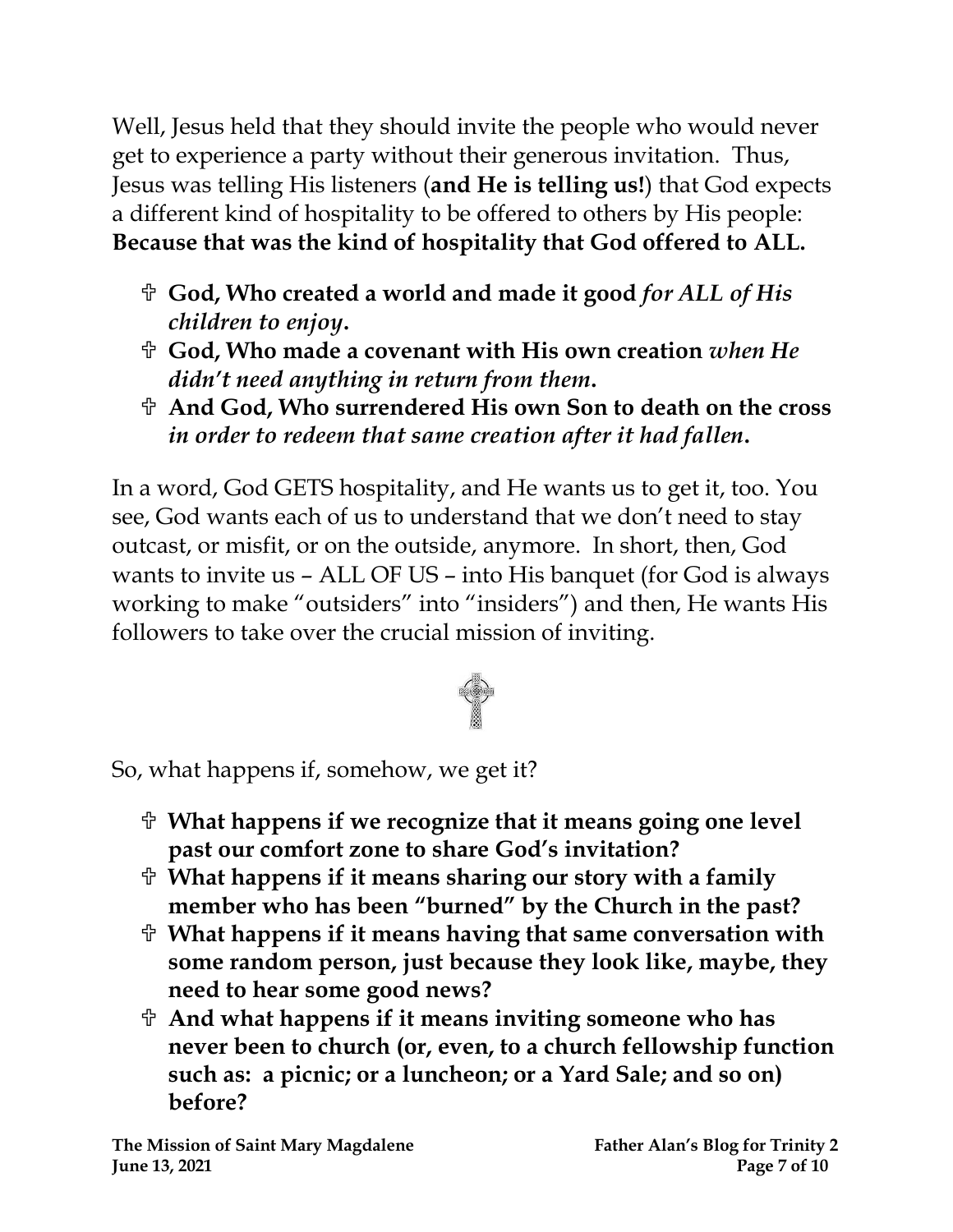In St. John 14:2 Jesus assures His listeners:

# *"In my Father's house are many rooms…I am going there to prepare a place for you."*

So, what, exactly, can we ascertain about heaven from that one verse? What "pearls" can we discover about this **heavenly banquet** that is already underway and lasts forever?

Well, how about these:

- **First, we are all part of God's family; thus, we are all** *first-place finishers***;**
- **Second, there is plenty of room and we don't have to worry about overcrowding or "never having enough;"**
- **Third, there is familiarity and hospitality** *for all of Jesus' followers***;**
- **Fourth, being invited to participate means that there's a front row seat to the eternal festivities** *for each of us***; and**
- **Fifth, we can all be real, active participants in helping to create the heavenly banquet in the "here-and-now."**

You know, at one time Gentiles were "the least, and the last, and the lost" or the uninvited." If people weren't 100% Jewish (that is, one of the "chosen people," or the "covenanted," or the "invited"), then they, by definition, were on the outside looking in. Nonetheless, Jesus of Nazareth made God's salvation an open invitation to everyone – Jew and Gentile alike. To be sure, then, the banquet is open – **to all of us**.

Yet how we respond to God's generosity says a lot about us. For instance (COVID-19 restrictions aside), why is our Mission of Saint Mary Magdalene, or the Anglican Catholic Church of Canada (**or so many other churches for that matter!**) not bringing in new people every week? I mean, how can we say that "we REALLY get it" and not be about the business of actively doing something about it? For through our words – and our actions, especially – **we are supposed to**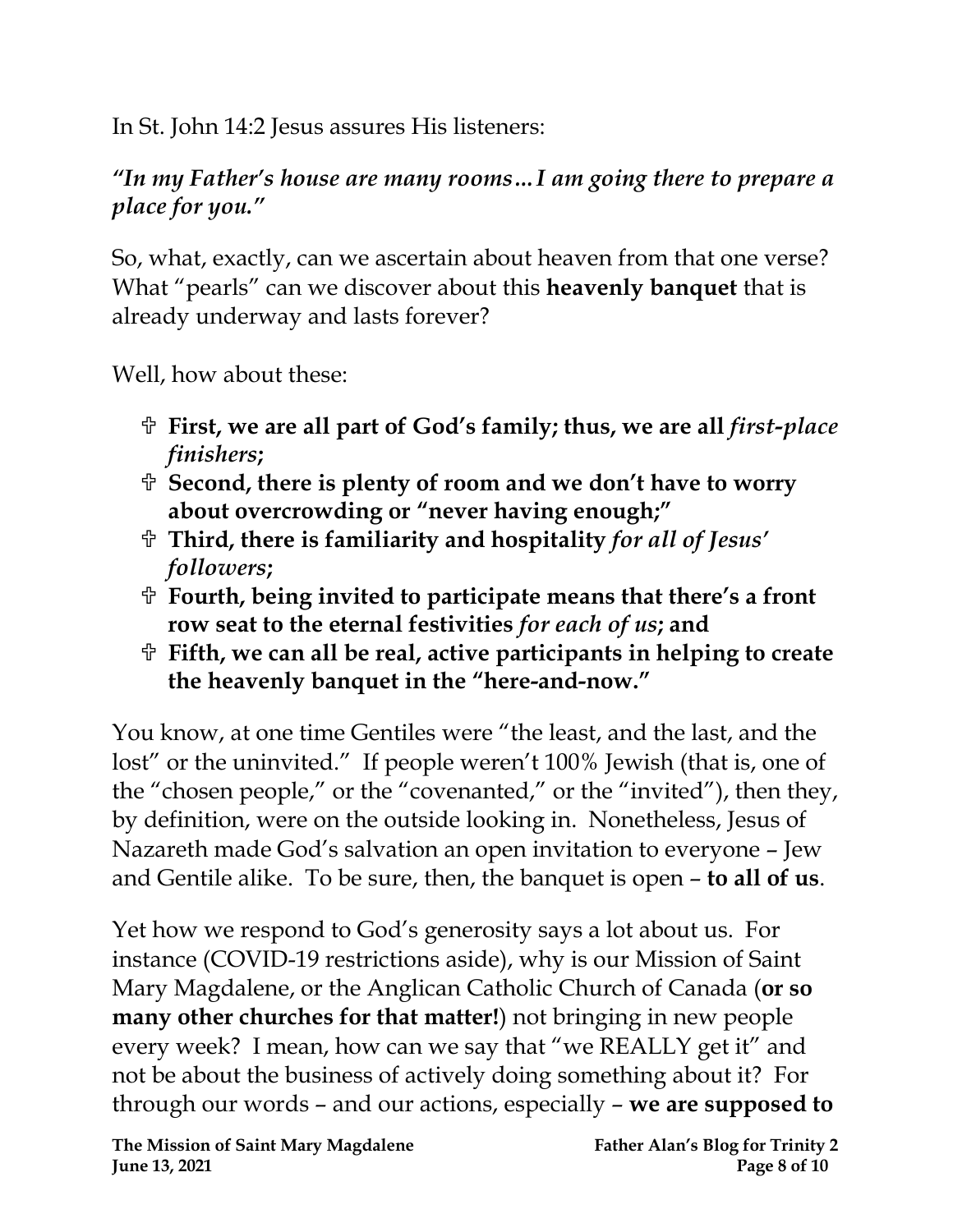**invite (COMPEL?) others**:to talk about God; to come to Christian events; and to come to church.

(I remember once seeing a video wherein a young atheist woman asked:

# *"How much do you have to HATE people – to believe that everlasting life is possible and not tell them about it?"*

The blunt truth is this: we can't say we love (or even **like**) someone:

- **If we're not even bothering to pass on God's loving and most gracious invitation; and**
- **If we're not calling them from the hustle and bustle of "the world, the flesh, and the devil" to come into the banquet.)**

I often wonder what our Mission – **even our "One, Holy, Catholic, and Apostolic Church"** – would look like if we all were honestly willing to say to others:

*"This is my church – and here's why it should be your church, too."* 

Would more people be here next week?

The simple truth is: **we need to tell others**:

- **That the invitation to God's banquet is wide-open;**
- **That everyone is welcome;**
- **That "all is ready NOW" – so,** *time is of the essence***; and**
- **That all they need to do is to forget the excuses, and to "RSVP" by actually attending.**

No "upgraded wardrobe" or "green fees" required.